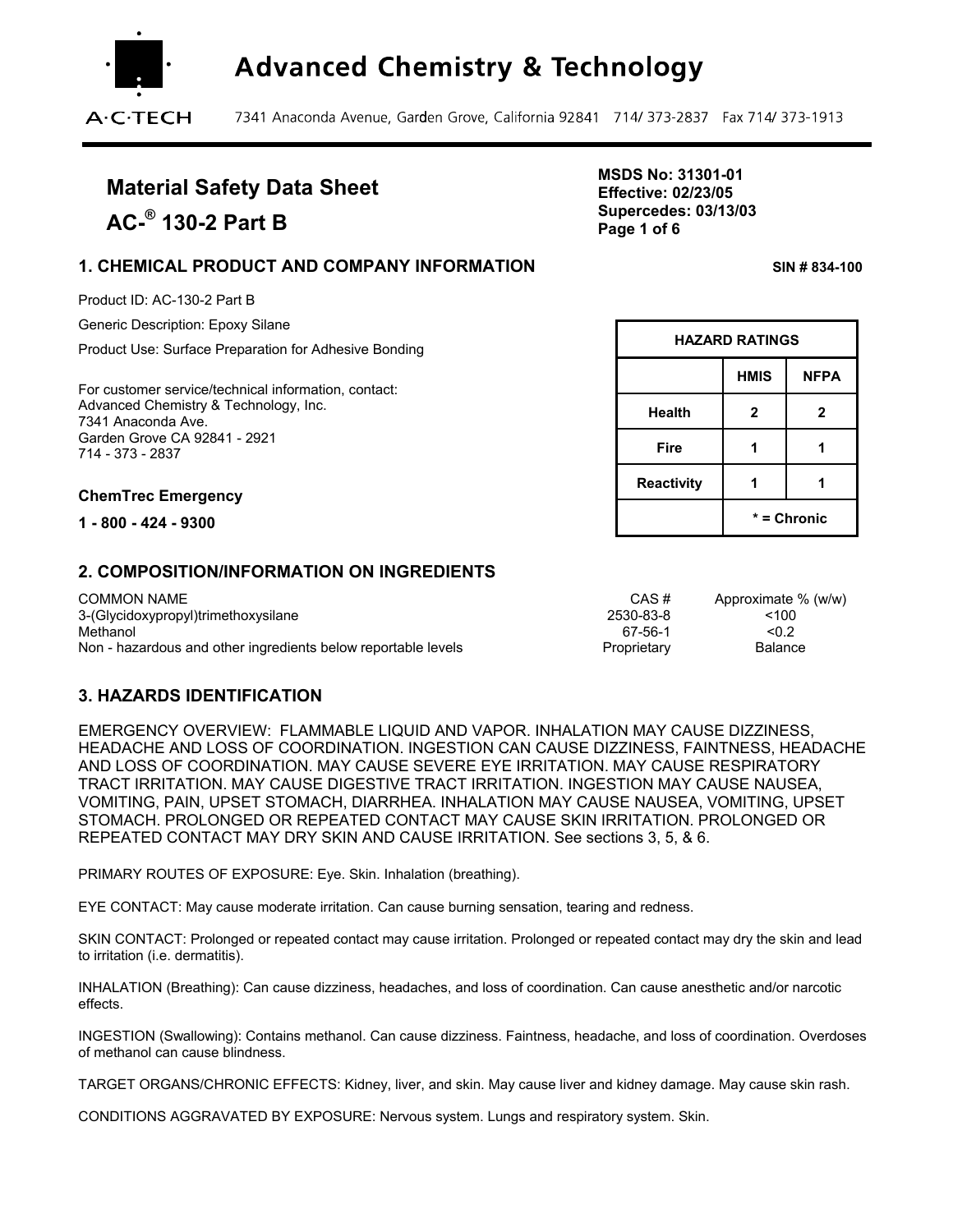

7341 Anaconda Avenue, Garden Grove, California 92841 714/373-2837 Fax 714/373-1913

# **Material Safety Data Sheet**

AC-<sup>®</sup> 130-2 Part B Page 2 of 6 **Page 2 of 6** 

**MSDS No: 31301-01 Effective: 02/23/05 Supercedes: 03/13/03** 

CARCINOGENICITY:

|                                                                                     | $\sim$<br>oı<br>ື | $\overline{AD}$<br>$\cdot$<br>ர⊣ | <b>NTD</b> | $\sim$ $\sim$ |
|-------------------------------------------------------------------------------------|-------------------|----------------------------------|------------|---------------|
| $\cdot$ .<br>0.101<br>$\cdots$<br>I)trimethoxvsilane<br>`วxvpropvl」<br>a Hvera<br>ັ |                   |                                  | N          |               |
| Methanol                                                                            |                   |                                  | N          |               |

#### **4. FIRST AID MEASURES**

EYE CONTACT: Immediately flush eyes with plenty of water for at least 15 minutes. Get medical attention if irritation persists.

SKIN CONTACT: Immediately flush with water. Remove contaminated clothing and shoes. Get medical attention if irritation persists. Professionally wash clothing and shoes before re - use.

INHALATION (Breathing): Remove to fresh air. If symptoms develop, seek immediate medical attention. If not breathing, give artificial respiration.

INGESTION (Swallowing): Seek medical attention. If conscious, give two glasses of water. Immediately induce vomiting, as directed by medical personnel. Never give anything by mouth to an unconscious person.

NOTES TO PHYSICIANS: Treatment should be directed at preventing absorption, administering to symptoms (if they occur), and providing supportive therapy.

### **5. FIRE FIGHTING METHODS**

| Point:<br>·lash I                    | $110^{\circ}$ C<br>ັ                     | Method:   | cup<br>Closed       |
|--------------------------------------|------------------------------------------|-----------|---------------------|
| Limits:<br>ำsive.<br>$. \vee$<br>'NH | -<br>$\frac{10}{6}$<br>117<br>N/A<br>--- | UEL<br>(% | N/L<br>$\mathbf{v}$ |
| .<br>Autoignition:                   | N/A                                      |           |                     |

HAZARDOUS COMBUSTION AND DECOMPOSITION PRODUCTS: Smoke, soot, and toxic/irritating fumes (i.e., carbon dioxide, carbon monoxide, etc.).

FIRE AND EXPLOSION HAZARDS: No special hazard.

EXTINGUISHING MEDIA: SMALL FIRES: Dry chemical, carbon dioxide, halon, water spray, or foam. LARGE FIRES: Water spray, fog, or alcohol foam.

FIRE FIGHTING PROCEDURES/EQUIPMENT: No special equipment or procedures are required. Use self-contained breathing apparatus when fighting fires in enclosed areas.

#### **6. ACCIDENTAL RELEASE MEASURES**

EVACUATION: Isolate hazard area. Keep unnecessary and unprotected personnel from entering.

CONTAINMENT: Safely stop discharge. Contain material, as necessary, with a dike or barrier. Stop material from contaminating soil, or from entering sewers or bodies of water.

CLEAN - UP/PERSONAL PROTECTION EQUIPMENT: Appropriate safety measures and protective equipment should be used. Use supplied air respirator or self - contained breathing apparatus in enclosed spaces or if airborne exposure limits can be exceeded. See Section 8.

COLLECTION AND DISPOSAL: Stop discharge, if safe to do so. Use proper protective equipment. Cover spills with absorbent clay or sawdust and place in closed chemical waste containers. Dispose of according to applicable local, state and federal regulations.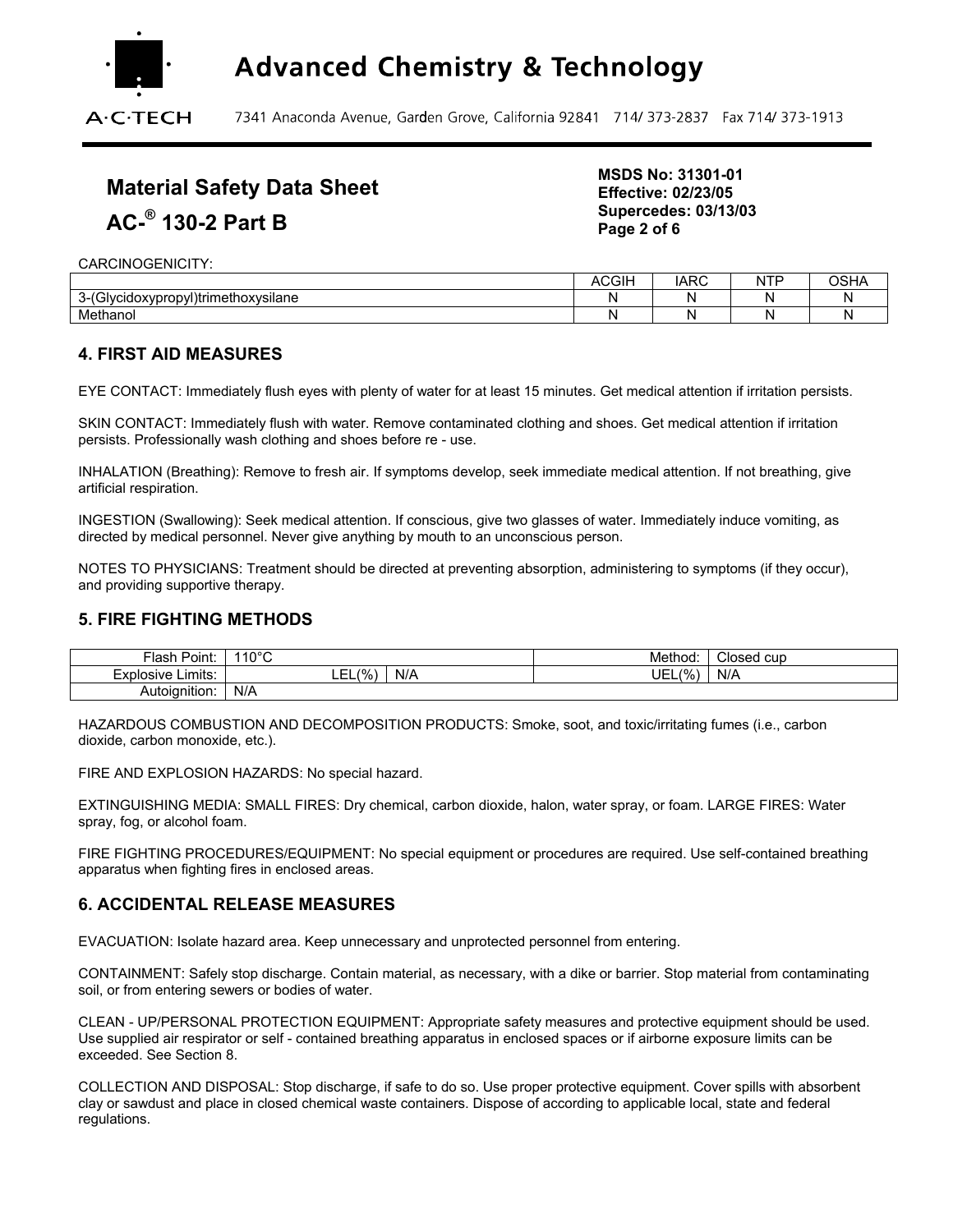

7341 Anaconda Avenue, Garden Grove, California 92841 714/373-2837 Fax 714/373-1913

## **Material Safety Data Sheet**

**AC-**<sup>®</sup> 130-2 Part B Page 3 of 6 **Page 3 of 6** 

**MSDS No: 31301-01 Effective: 02/23/05 Supercedes: 03/13/03** 

REPORTING: Spills of this material in excess of a component's RQ must be reported to the National Response Center (1 - 800 -424 - 8802) and to the appropriate state and local emergency response organizations.

## **7. HANDLING AND STORAGE**

Storage Temperature < 120°F/ 50°C

STORAGE CONDITIONS: Store in cool, dry, well-ventilated area away from heat, ignition sources, and direct sunlight. Keep containers tightly closed.

TRANSFER: Containers should be supported and grounded before opening, dispensing, mixing, pouring, and emptying. If container is warm, open bung slowly to release internal pressure.

PERSONAL HYGIENE: Wash thoroughly after handling, especially before eating, drinking, smoking, and using rest room facilities. Wash contaminated goggles face shield, and gloves. Professionally launder contaminated clothing before re - using.

EMPTY CONTAINER PRECAUTIONS: Attention! This container hazardous when empty. Follow label warnings even after container is emptied since empty containers may retain product residues. Do not use heat, sparks, open flames, torches, cigarettes on or near empty container. Do not reuse empty container without professional cleaning for food, clothing, or products for human or animal consumption or where skin contact can occur.

#### **8. EXPOSURE CONTROLS/PERSONAL PROTECTION**

EXPOSURE GUIDELINES:

| <b>ACGIH - TLV</b>  |     |     |
|---------------------|-----|-----|
| Methanol            | 200 | ppm |
| <b>ACGIH - STEL</b> |     |     |
| Methanol            | 250 | ppm |
| OSHA - PEL          |     |     |
| Methanol            | 200 | ppm |

ENGINEERING CONTROLS/VENTILATION: Local exhaust ventilation is recommended when vapors, mists, or dusts can be released in excess of established airborne exposure limits (TLVs or PELs).

EYE PROTECTION: Wear chemical splash goggles. An eye wash facility should be readily available.

SKIN PROTECTION: Wear protective clothing and appropriate impervious gloves. Because a variety of protective gloves exist, consult glove manufacturer to determine the proper type for a specific operation.

RESPIRATORY PROTECTION: None expected to be needed

#### **9. PHYSICAL AND CHEMICAL PROPERTIES**

| Appearance            | Clear pale liquid | Odor                | Ester           |
|-----------------------|-------------------|---------------------|-----------------|
| <b>Physical State</b> | Liauid            | Solubility          | l Reacts slowlv |
| pH                    | Not available     | <b>VOC Material</b> | $2$ q/l         |
| Specific Gravity      | 9.069             | % Non - Vol(w/w)    | $99+$           |
| Vapor Density         | Heavier than air  |                     |                 |

NOTE: The physical data presented above are typical values and should not be construed as a specification.

## **10. STABILITY AND REACTIVITY**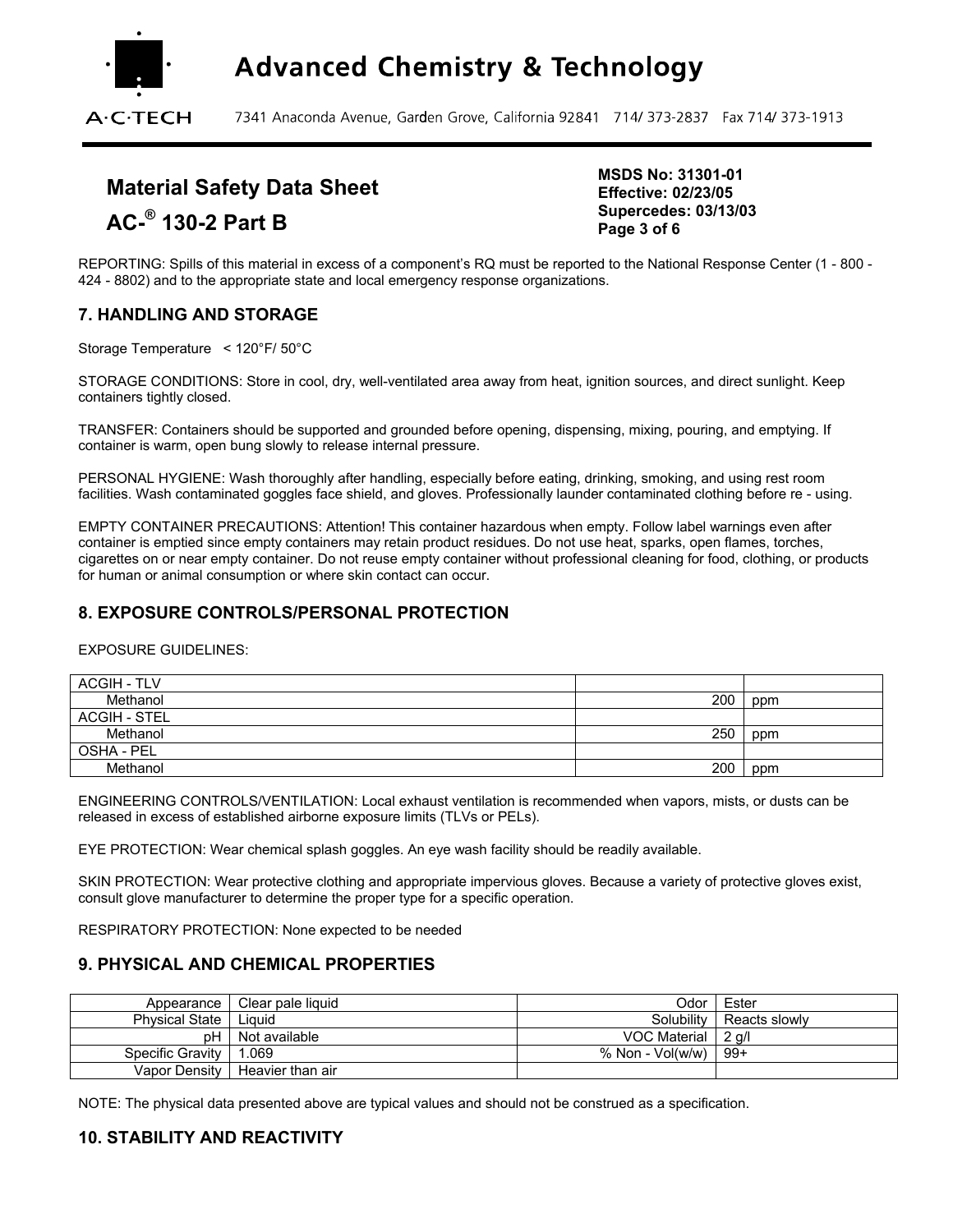

# **Material Safety Data Sheet**  AC-<sup>®</sup> 130-2 Part B Page 4 of 6 **Page 4 of 6**

**MSDS No: 31301-01 Effective: 02/23/05 Supercedes: 03/13/03** 

CHEMICAL STABILITY: Stable under normal conditions of use.

HAZARDOUS POLYMERIZATION: Will not occur.

CONDITIONS TO AVOID: High temperatures.

INCOMPATIBILITY WITH OTHER MATERIALS: Oxidizers. Acids.

#### **11. TOXICITY INFORMATION**

COMPONENTS:

3-(Glycidoxypropyl)trimethoxysilane  $\geq$ 3000 mg/kg/day oral mouse

**12. ECOLOGICAL INFORMATION** 

No data are available on this product.

#### **13. DISPOSAL CONSIDERATIONS**

DISPOSAL: When a decision is made to discard this material as supplied, it can be incinerated in a furnace where permitted under appropriate Federal, State, and local regulations.

GENERAL STATEMENTS: Federal regulations may apply to empty container. State and/or local regulations may be different.

GENERAL RECOMMENDATIONS: Of the methods of disposal currently available, it is recommended that an alternative be selected according to the following order of preference, based upon environmental acceptability: (1) recycle or rework, if feasible; (2) incinerate at an authorized facility; or (3) treat at an acceptable waste treatment facility.

SPECIAL INSTRUCTIONS: Be sure to contact the appropriate government environmental agencies if further guidance is required.

#### **14. TRANSPORT INFORMATION**

Weight (lb.) Shipping Name **19 CFR** IATA IMO Not Regulated The Yang and The Yang and The Yang and Yang and Yang American Wallet American Wallet American Wa DOT Label Not Regulated UN/NA Id Number Not Regulated Hazard Class Not Regulated **Packing Group N/A** 

## **15. REGULATORY INFORMATION**

FEDERAL:

This product is considered hazardous under the OSHA Hazard Communication Standard (29 CFR 1910.1200).

SARA Title III - Section 311/312 - Hazard Categories:

N - Fire N - Pressure N - Reactivity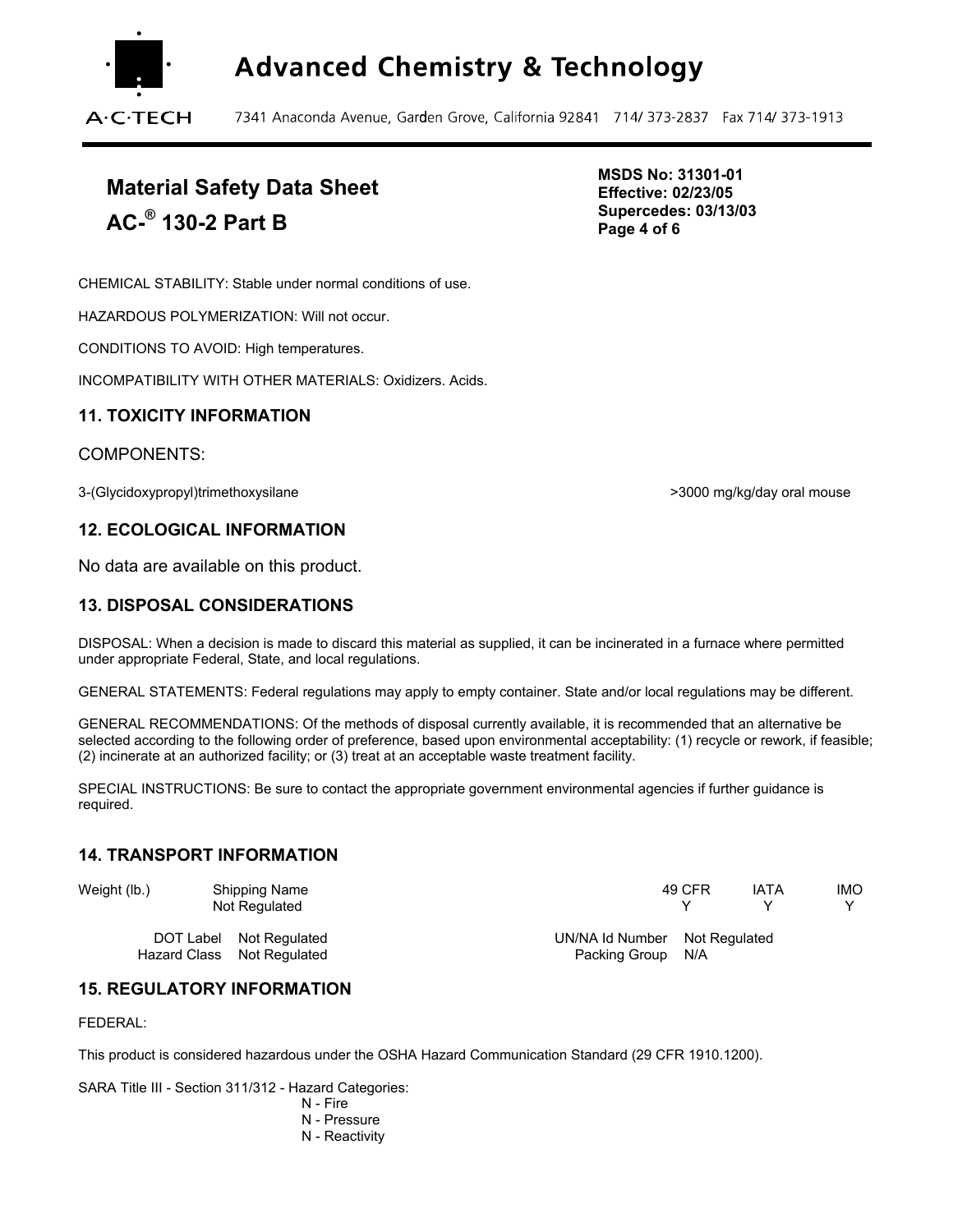

# **Advanced Chemistry & Technology**

7341 Anaconda Avenue, Garden Grove, California 92841 714/373-2837 Fax 714/373-1913

# **Material Safety Data Sheet AC-**<sup>®</sup> 130-2 Part B Page 5 of 6 **Page 5 of 6**

**MSDS No: 31301-01 Effective: 02/23/05 Supercedes: 03/13/03** 

Y - Acute Y - Chronic

Ozone - Depleting Chemicals - No regulated ingredients.

SARA Section 302 Extremely Hazardous Mat - No regulated ingredients.

SARA Section 313 Toxic Chemicals-None

TSCA Section 12(b) Export Notification-None

TSCA Section 8(d) Data Reporting Rule-None

CHEMICAL LISTING - Listed on the following Country's Chemical Inventories:

| <b>United States</b><br>Chemical component(s) in this product are on the section 8(b) Chemical<br>Substance Inventory List (40 CFR 710). | <b>Toxic Substance Control Act</b> |
|------------------------------------------------------------------------------------------------------------------------------------------|------------------------------------|
| Canada                                                                                                                                   | DSL                                |
| Europe                                                                                                                                   | <b>EINECS</b>                      |
| Australia                                                                                                                                | <b>AICS</b>                        |
| Japan                                                                                                                                    | <b>ENCS</b>                        |
| Korea                                                                                                                                    | ECL                                |
| Philippines                                                                                                                              | <b>PICCS</b>                       |

STATE RIGHT - TO - KNOW:

Pennsylvania - New Jersey R - T - K<br>COMMON NAME 3-(Glycidoxypropyl)trimethoxysilane 2530-83-8 100

 $CAS #$  Approximate % (w/w)

California - California Proposition 65 - No regulated ingredients.

CONEG - No data available.

CANADA:

This is a "controlled product" under the Canadian Workplace Hazardous Materials Information System (WHMIS). Class B Division 2 Class D Division 2 Sub - division B

CEPA - NPRI